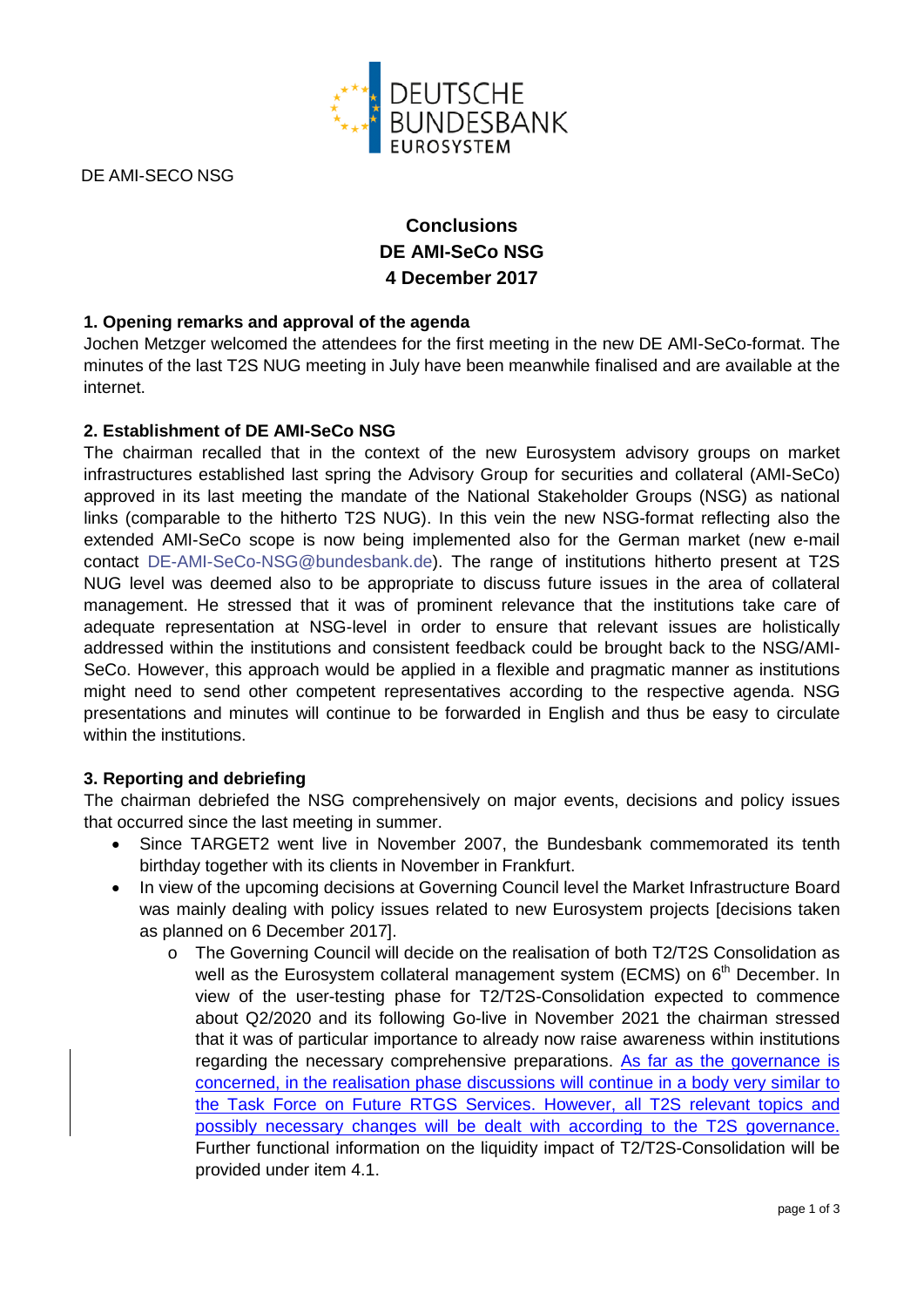- o Regarding the future collateral management system ECMS, which will enable multinational institutions to interact with the Eurosystem via one single interface, a Bundesbank representative provided an overview of its functional details.
- TARGET Instant Payment Settlement (TIPS) already approved by the Governing Council in June 2017 for go-live in November 2018 is currently being realised and user testing is expected to start in May 2018.
- T2S regular migration activities ended with migration of the last wave in September 2017. NCDCP was successfully on-boarded end-October 2017. From an operators point of view, T2S processing runs smoothly and performance is satisfactory (further details see item 5.1). Looking forward to upcoming milestones the on-boarding of the Danish Kroner as first foreign currency in T2S in October 2018 stands out.

A CSD representative debriefed the NSG members on major policy issue discussed by the CSDs in the CSG (i.e. issues around the regular on-boarding process, release management, T2S financial controlling framework, CSDR TF).

# **4. Items on the agenda of joint meeting of the Advisory Groups on Market Infrastructures on Payments and on Securities and Collateral**

## **4.1 T2-T2S consolidation: impact on liquidity management**

Recapping from what was presented so far in former meetings a Bundesbank representative provided deeper insight into design approach of T2/T2S-consolidation and the related impact on the institution's liquidity management. In particular, she introduced the key features of the central liquidity management (CLM) to clearly explain the liquidity optimising benefits for the institutions. In this context she touched also the potential impact from the consolidation on T2S.

#### **4.2 T2S calendar: T2S on T2 closing days**

A Bundesbank representative introduced the underlying issue discussed in various fora and elaborated on the different options on the table. In a tour de table there was consensus among NSG members that option 2b was the preferred solution under the given circumstances, i.e. to close T2S on those days when T2 is not open.

#### **5. Issues around T2S**

#### **5.1 T2S in operations**

The 4CB Functional Application Manager gave as usual an overview on T2S operations focusing on transaction statistics while highlighting major issues in this regard. From an operators perspective these statistics demonstrate that T2S processing also with the full work load has proven to be stable and performing well. As to the hot topic cyber resilience he provided information to the NSG members on the gap analysis carried out at 4CB-level that led to a dedicated action plan. In this context he detailed some information on the related workstreams set-up so far as well as the analysis of the data integrity issue.

#### **5.2. Technical issues: Update on CRG/RMSG issues**

The Bundesbank's CRG member provided a status update on all activities at CRG/RMSG level including in particular the status of the upcoming T2S releases. Related to the former NUGs strong position towards the implementation of CR 444 (User authentication without USB-token/SmartCard for GUI-access) the NSG was informed about the outcome of the respective ISSG meeting. In general, NSG members reiterated their strong concerns that even aggravated in the context of the cyber threat. From NSG members perspective the issue at stake is a general one (and not specific